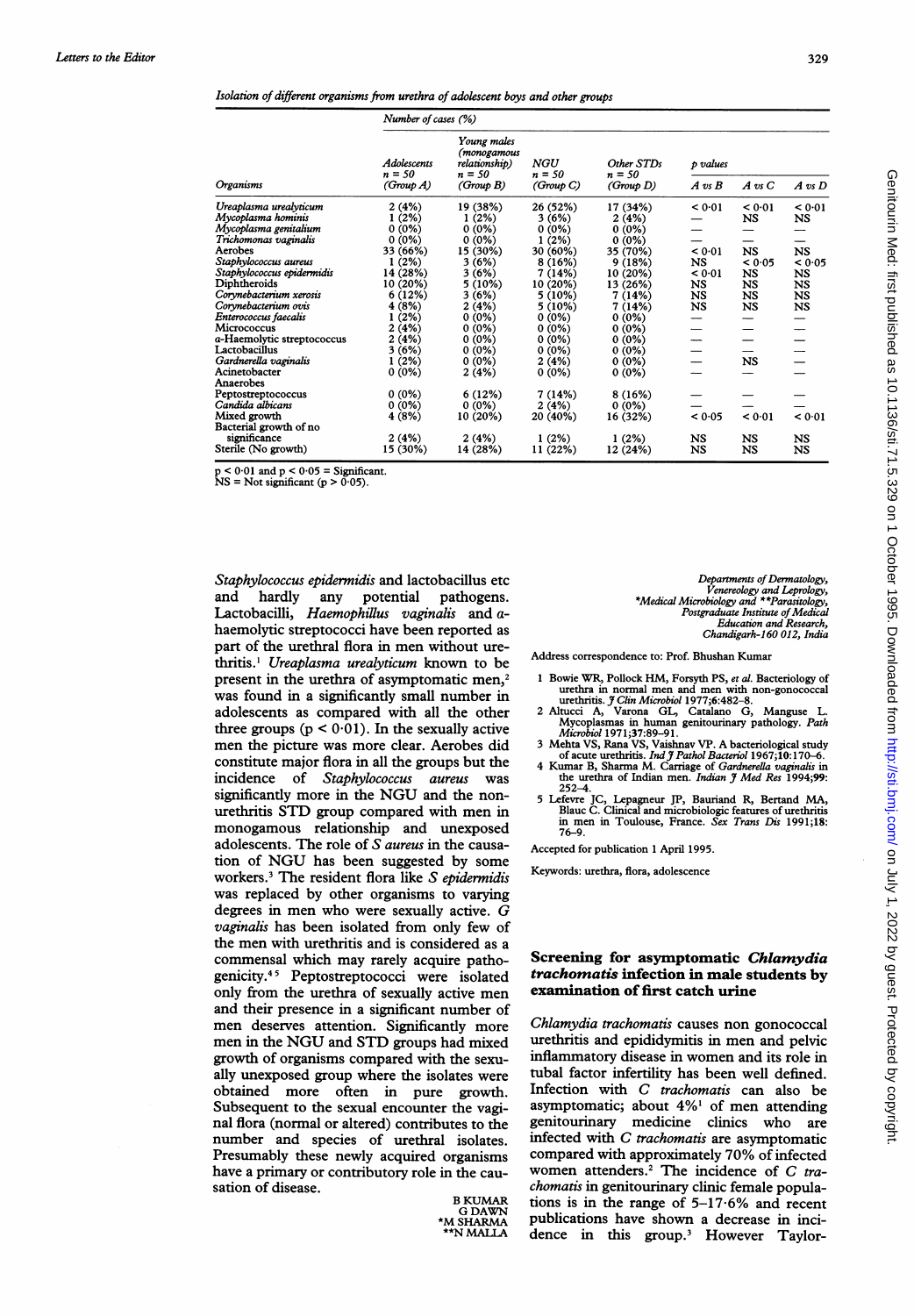Robinson has drawn attention to the fact that little is known of the prevalence in the community and he has suggested that by defining this and implementing screening policies in the community the long term sequelae of C trachomatis infection in females can be significantly reduced with an associated reduction in the economic and emotional cost.4 Asymptomatic carriage in young men outside the genitourinary clinic needs to be defined as this could act as a reservoir of infection. Previous work has suggested prevalence rates of between 2-11% in the population.<sup>5</sup> The introduction of a reliable non invasive screening method for the detection of C trachomatis<sup>67</sup> means that we can now evaluate carriage in young men in the community.

We performed a study on 126 male university students having first obtained ethical approval. Only one student declined to be entered into the study. The age range was 18-34 years with a median age of 21 years. Twenty four percent (31/126) were noncaucasian,  $1.6\%$  (2/126) described themselves as Afro-Caribbean and 43% (55/126) were overseas students. In order to approach the students in a non threatening way we worked with the Department of Student Health and liaised closely with Health Promotion and the Student Union. It was decided that we would offer sexual health leaflets, condoms and addresses of family planning clinics and an opportunity for students to see the doctors individually to seek advice about sexual health issues.

Students attending for their routine admission medical were approached by two genitourinary doctors (JB, TC) and asked to participate in the study. The aims were explained and information sheets given out. Confidentiality was assured. Twenty ml of first catch urine was collected and transported to the Public Health Laboratory. All patients had held their urine for <sup>a</sup> minimum of three hours before collection. Antigen collection<br>was performed using IDEIA enzyme was performed using IDEIA enzyme immunoassay and all reactive samples were confirmed by direct immunofluorescence (DIF-SYVA). A simple questionnaire was filled in by each student asking age, ethnicity, antibiotic use in the past month and whether they had ever had sex and if so had condoms been used always/sometimes/never. Positive results were passed to the student health doctor who contacted the men who were then screened and treated at the genitourinary clinic. Contact tracing was implemented routinely.

Seventy three percent of students (92/126) had been sexually active at some time and after excluding those who had taken antibiotics in the past month the prevalence of confirmed C trachomatis infection in this student population was 2-6% (2/77). Both men were Caucasian and one was an overseas student. The two infected men who subsequently attended the genitourinary medicine clinic stated they had no symptoms. However, on direct questioning one admitted to mild intermittent dysuria. Examination of the second

patient revealed slight genital ulceration and a clear urethral discharge; he denied having had any sexual contact in the last six months. Microscopy on the Gram stained urethral smear of both men showed more than 5 polymorphs per high power field. Herpes simplex virus was also isolated from the penile ulcer of the second man. Overall 59% (54/92) of men always used condoms, 35% (32/92) used condoms sometimes and 7% (6/92) never used them. Both C trachomatis-positive men said that they "always" used condoms. The accuracy of the reported condom use is therefore open to question and it would seem likely that "always use" may have been an overestimate. Alternatively it may have been that they used condoms incorrectly.

Neither of the men could be considered as truly asymptomatic. This raises the question of "genital awareness" and the fact that these men would not have sought health care on their own, remaining infected in the community. The length of time one may carry  $C$  trachomatis in the absence of treatment is an important factor in transmission and one of these men had apparently been infected for over <sup>6</sup> months. Why this should occur is unknown. It may be linked to a failure of sexual health education. In this respect during the interview with the students we found 20% asked questions about sexual health issues and it was acknowledged that these were issues that students had felt unable to discuss previously.

In conclusion, this study found a 2.6% incidence of "asymptomatic" urethral C trachomatis infection in male students attending university using IDEIA enzyme immunoassay in first catch urine. Although these numbers are small this study indicates that chlamydial urethral infection of men in the community requires further investigation. In addition we need to evaluate whether raising sexual health awareness in young men will lead to a greater uptake of health care services for young men with mildly symptomatic urethritis thereby helping to reduce the "asymptomatic" reservoir of *C trachomatis* in the community.

<sup>J</sup> BERRY\* <sup>T</sup> CROWLEY\* <sup>P</sup> HORNER\* J CLIFFORD+ ID PAUL EO CAUL§ \*Department of Genitourinary Medicine. Bristol Royal Infirmary, Bristol BS2 8HW, UK

§The Regional Virus Laboratory, Public Health Laboratory, Bristol BS2 8EL, UK

tStudent Health Dept University of West of England, Bristol BSI 6 <sup>I</sup> QY, UK

- <sup>1</sup> Crowley T, Milne D, Arumainayagam JT, Paul ID, Caul OE. The Laboratory diagnosis of male *Chlamydia tra-chomatis* infections—a time for change? *J Infection*<br>1992;25:(**supplement** 1);69–75.
- 2 Mardh P, Paavonen J, Puolakkainen M. Chlamydia, New<br>York; Plenum Medical Book Co. 1989:151.<br>Crowley T, Horner PJ, Nelki J, Caul OE. Screening<br>associated with reduced infection rates. BMJ
- 
- 1994;308:716-7. 4 Taylor-Robinson D. Chlamydia trachomatis and sexually
- transmitted disease.  $BM\bar{y}$  1993;308:150-1.<br>5 Schafer M, Prager V, Shalwitz J, et al. Prevalence of<br>urethral Chlamydia trachomatis and Neisseria gonorrhoea<br>among asymptomatic, sexually active adolescent boys.<br> $\bar{y}$  In
- <sup>6</sup> Hay PE, Thomas BJ, Gilchrist C, Palmer HM, Gilroy CB, Taylor-Robinson D. The value of urine samples from men with non-gonococcal urethritis for the detection of<br>*Chlamydia trachomatis. Genitourin Med* 1991;**6**7:124–8.